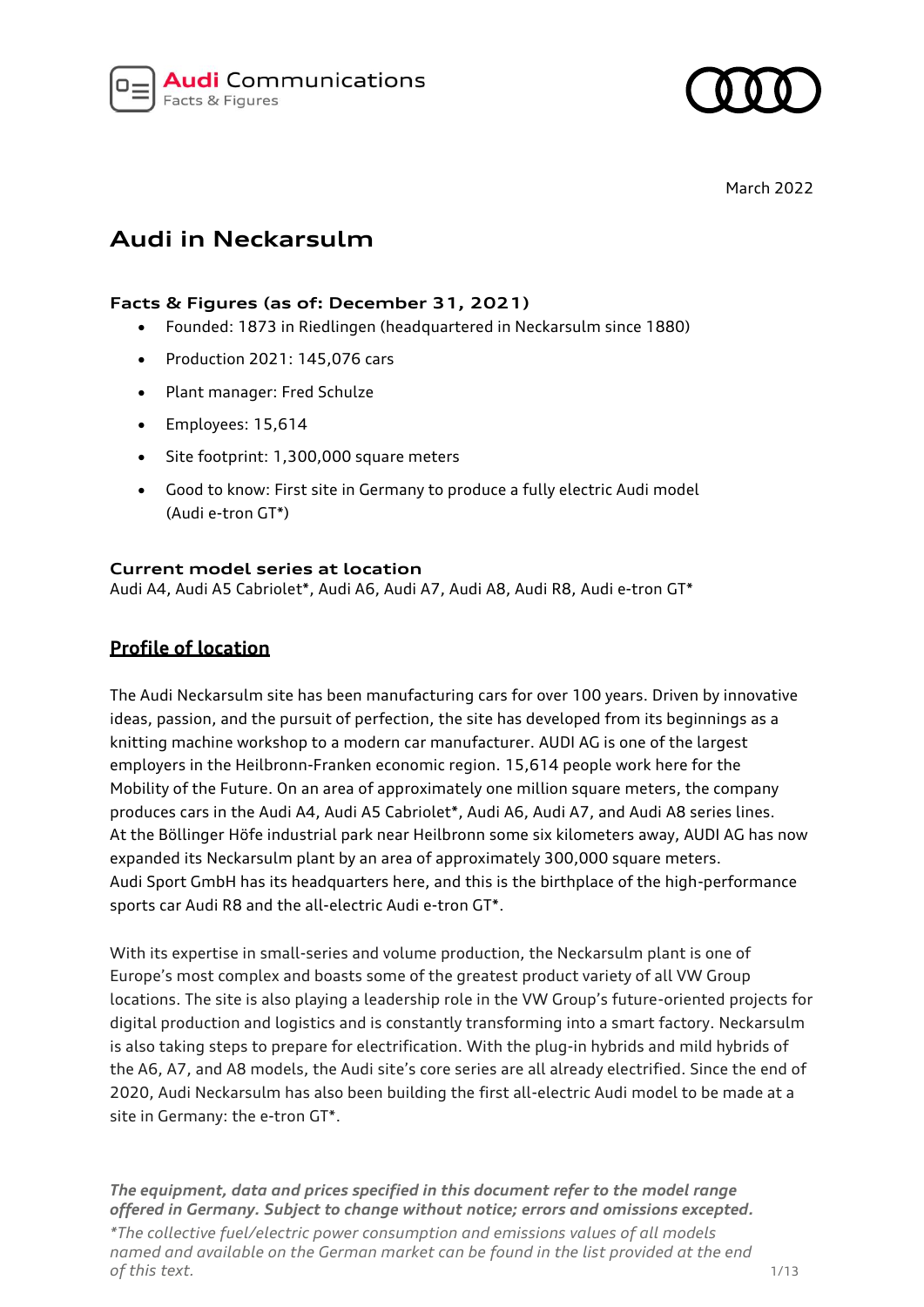

The company had to upgrade and expand the Böllinger Höfe plant to accommodate production of the Audi e-tron GT alongside the Audi R8 on a joint assembly line that is unique throughout the Audi Group. In body construction however, the models are largely produced separately. To integrate the Audi e-tron GT\*, production at Böllinger Höfe had to be expanded to cover new competencies in electrification, automation, and digitalization. At the same time, the plant holds true to its strengths and continues to rely on them. In this way, Böllinger Höfe represents a unique combination of craftsmanship and smart factory.

Audi Forum Neckarsulm is making a mark in the region and far beyond it. Since its opening in May of 2005, approximately three million people have visited the brand experience world. On an area of more than 10,000 square meters, customers, visitors, and fans alike can discover the fascination and variety of the Audi brand, the company, and the Neckarsulm site.

- This is also where new car owners come to pick up their Audi. Exhibits offer insight into the company's tradition as well as the current product range and other exciting topics such as production at the Neckarsulm plant. The Audi exclusive Studio makes it possible to go far beyond the design options of the standard series.
- The Conference Center is popular among business customers for the extensive and personal service they enjoy there. In addition to traditional conferences and meetings, the flexible room concept also lends itself to creative workshop formats.
- Visitors can enjoy classy and even vegetarian meals at our in-house restaurant Nuvolari.
- With guided tours starting here, Audi Forum is both a brand experience world and the portal to the Audi plant. Tour guides give guests a glimpse at automobile production and acquaint them with the ins and outs of the site.
- The building also doubles as a venue for a variety of cultural events, from readings through to concerts and technology workshops for kids.

# **Technical Development**

A total of 1,632 people work in the area of Technical Development at the Audi Neckarsulm site (as of 12/31/2021). The development of a complete **high-voltage battery portfolio for fully electric vehicles** will be located predominantly at that location. This strategic decision will intensify technical development for the future.

• **Competence Center for high-voltage batteries:** High-voltage batteries for plug-in hybrids (PHEVs) are already being produced in Neckarsulm. Now Audi is expanding highvoltage battery development there. In the future, personnel in high-voltage battery development – in continued close collaboration with high-voltage battery development at the Ingolstadt site – will be located primarily in Neckarsulm. Over the coming years, a growing number of employees will transform this division. Additionally, a battery testing center will also be opened: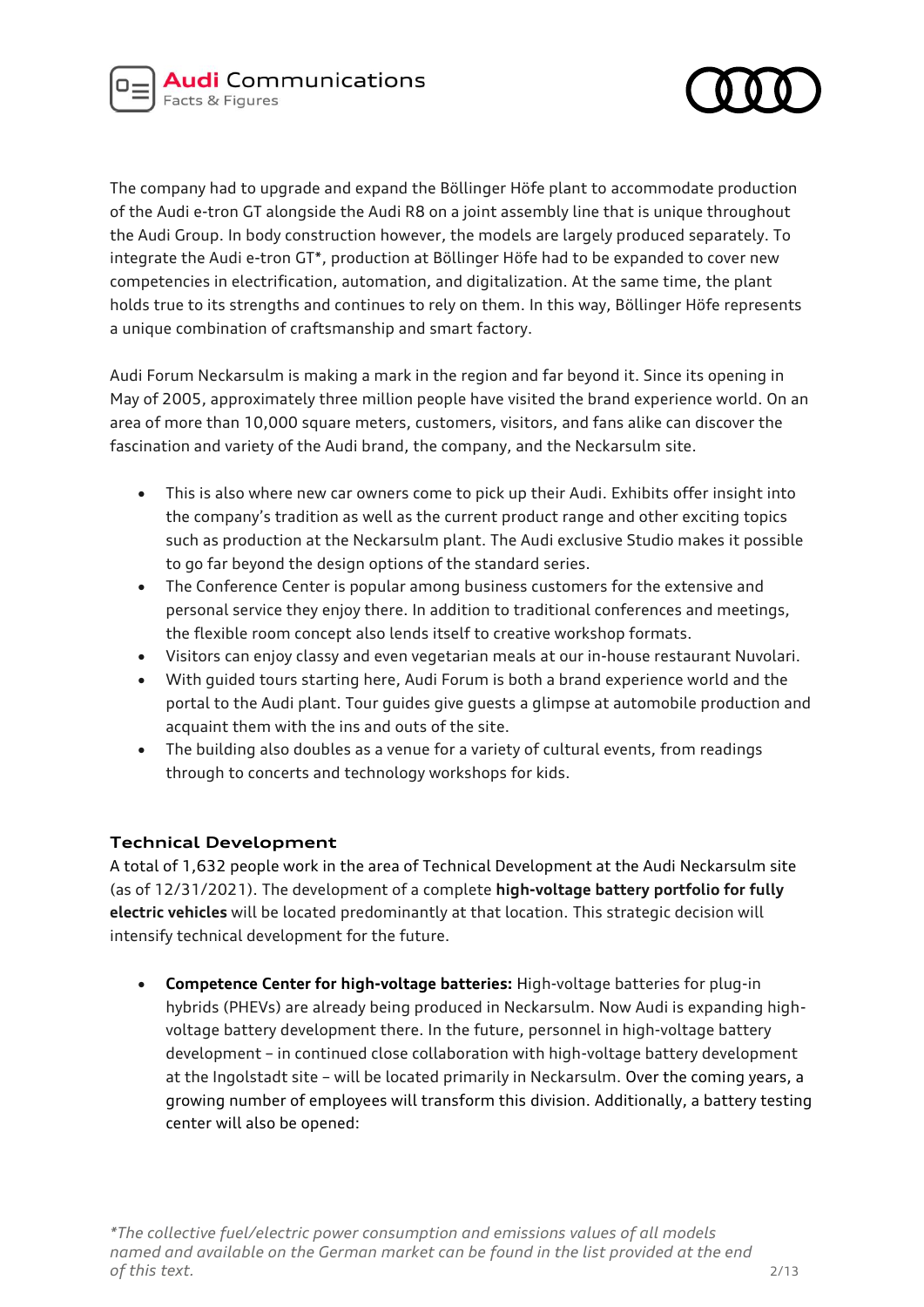

In this laboratory for pilot projects, employees with additional training who previously worked at the testing facility for combustion engines will be testing new high-voltage storage modules for various electric vehicles starting in 2024. The newly anchored highvoltage battery competency in Neckarsulm will additionally benefit from the expertise that is already available at that site: It will create synergies with the light-construction center.

- The right material in the right place in the right amount: The engineers at the **Audi lightconstruction center** develop for the whole group, not just the Audi brand, and in their work they also find solutions for the requirements of models with alternative drives – for example, the battery housings for electric cars. The goal of development is to design a car body that is both as light and stable as possible while remaining cost-efficient. The body of the future will therefore consist of an intelligent mix of materials that will vary in composition depending on the segment and drive type. The development of parts relies largely on simulation models to depict a digital twin of the real cars. This allows us to bring new technologies to mass production using a minimum number of test vehicles. The various lightweight-design technical centers at the site play a part in development, for example in testing and validating materials and developing them through to series maturity.
- **Group Competence Center for Fuel Cell Technology:** At the Fuel Cell Technology Competence Center, our development work focuses on readying technology for use in series production. The on-site Fuel Cell Technical Center develops, manufactures, and checks components on its own to optimize those properties relevant to their application, such as increasing efficiency, service life, and profitability.

### **Production and logistics**

The great diversity of models produced at the site makes Neckarsulm **one of the most complex plants in the Volkswagen Group**. The Audi Supply Chain brings our customers' needs to the plants, ensures supply with approximately 1,000 suppliers, and finally delivers the cars to the customers. In this way, it ensures that vehicle production and market supply are punctual, flexible, and efficient. Mastering complexity is essential to the model diversity at the plant. What it takes is speed, transparency, reliability, and digital factory transformation. Audi experts at the Neckarsulm site are working continuously to optimize processes and develop innovative IT solutions that advance digitalization in production and logistics. The Böllinger Höfe also play a special role here. The small-series production facility was specifically chosen for a variety of innovative pilot projects. Intelligent solutions for the fully connected and smart factory are being tested, refined, and ultimately adapted there for large-volume production in the Neckarsulm plant.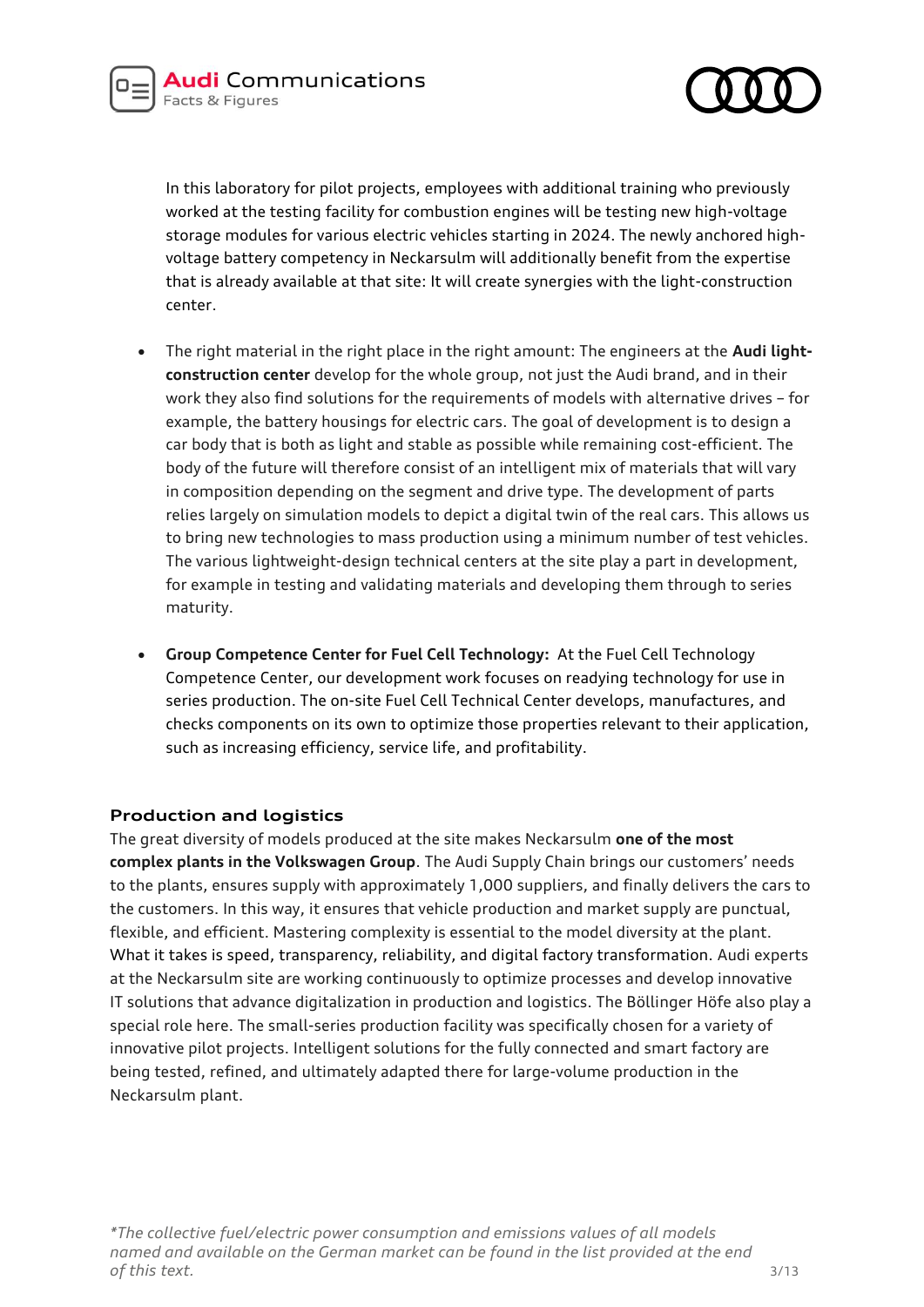

- **Pearl chain principle:** An algorithm calculates the **best sequence for the assembly line** from nearly two trillion possibilities six days in advance – the pearl chain principle. The algorithm uses information on ordered cars while taking into account the resulting work for the employees in all work areas so that they can be utilized most effectively.
- **Using data to optimize processes:** An interdisciplinary project team within **Audi Supply Chain** at the Neckarsulm site is exploring how to use data to further optimize the management of a plant. To do this, the logistics specialists at Audi use the largest possible data base. The focus is on data from suppliers and forwarding agents as well as congestion information and data from other business areas. Data like this from the entire production value chain promote the transparency of supply chains and best possible predictions. We were able to reduce annual freight costs by a six-digit sum by visually processing and analyzing large volumes of data in this way.
- **Smart logistics** is the automated transport of parts and vehicles. Since the start of 2017, Audi has been using automated guided vehicles (AGVs) for automated material transport in its production buildings. The proven system is being constantly expanded to accommodate the latest production conditions. The goal is a fully automated supply chain.
- **On the road to the fully connected factory:** In early 2021, Neckarsulm became the first automobile plant in the Volkswagen Group to use RFID technology (RFID = radiofrequency identification) to identify vehicles throughout the entire production process. The site thus laid another key cornerstone for fully connected production. An enhanced RFID data medium, the "on metal tag," is being used for the first time in the production of the fully electric Audi e-tron GT\*.
- **The Automotive Initiative 2025:** Audi is intensifying its smart factory efforts and working closely together with the Technical University of Munich and the Fraunhofer Institute for Industrial Engineering and Organization (IAO) at the educational campus in Heilbronn in the area of digitalization. Audi's Automotive Initiative 2025 (AI25) aims to establish the world's leading network of expertise for digital factory transformation and innovation. Within it, the Audi site in Neckarsulm will play a pivotal role as a pilot factory and real-world laboratory for the digital transformation in the Volkswagen Group. Relevant IT solutions and ideas will be provided by technology partners Amazon Web Services (AWS) and SAP as well as the joint venture XL2, which Audi founded together with the consultancy firm Capgemini.
- **Smart maintenance:** The "Predictive Maintenance" project in Neckarsulm makes upkeep on production facilities more efficient and reduces downtime in production. Maintenance experts collect and interpret associated data and can predict and even partially prevent wear on production equipment.
- A pilot project being conducted at Audi's Neckarsulm site is using **artificial intelligence** to control the quality of spot welds in high-volume production. The long-term vision is that in the future, the quality of welding processes can be controlled automatically and continuously optimized.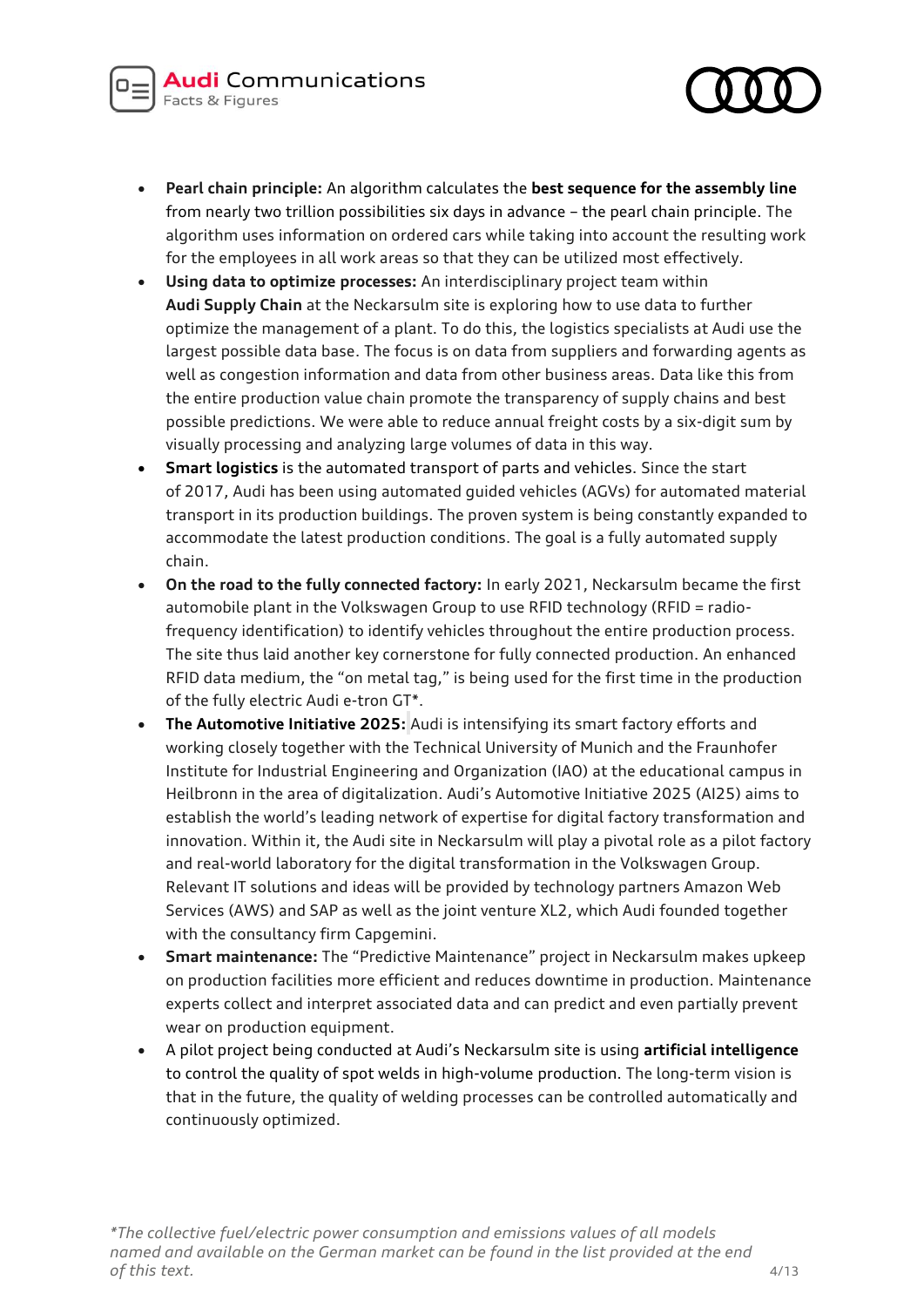



Up until now, production staff have used ultrasound to manually monitor the quality of resistance spot welding (abbreviated WPS in German) processes on the basis of random analyses. As part of the "WPS Analytics" pilot project, a team of experts is using artificial intelligence (AI) to detect quality anomalies automatically and in real time.

- The Audi e-tron GT\* is the first Four Rings model for which **production was planned entirely without physical prototypes**. Multiple technical innovations made this possible, including three-dimensional building scans**, machine learning processes** and the **use of virtual reality**. All assembly processes, such as procedures and employee actions, were tested and optimized in virtual spaces that model their real-world counterparts down to the finest detail. Virtual planning like this is now used across site boundaries, enabling digital, connected working without business trips or foreign assignments – and not just during the coronavirus pandemic. 3D scans and planning in virtual spaces make processes more efficient and sustainable.
- **3D printing expertise:** The Audi e-tron GT\* was the first vehicle for which 3D printing was an established part of pre-series production so that printed tools for assembly and pre-assembly were already in place at the start of production. And not just in place, but tailored to employees' needs. Moreover, in a current pilot project at the Neckarsulm site, plastic waste is being used to make **3D-printed tools** for vehicle production. Packaging used to protect sensitive components is being collected, sorted by type, and processed as the raw material for 3D printers. A team of experts then uses the material to print tailor-made tools for vehicle production.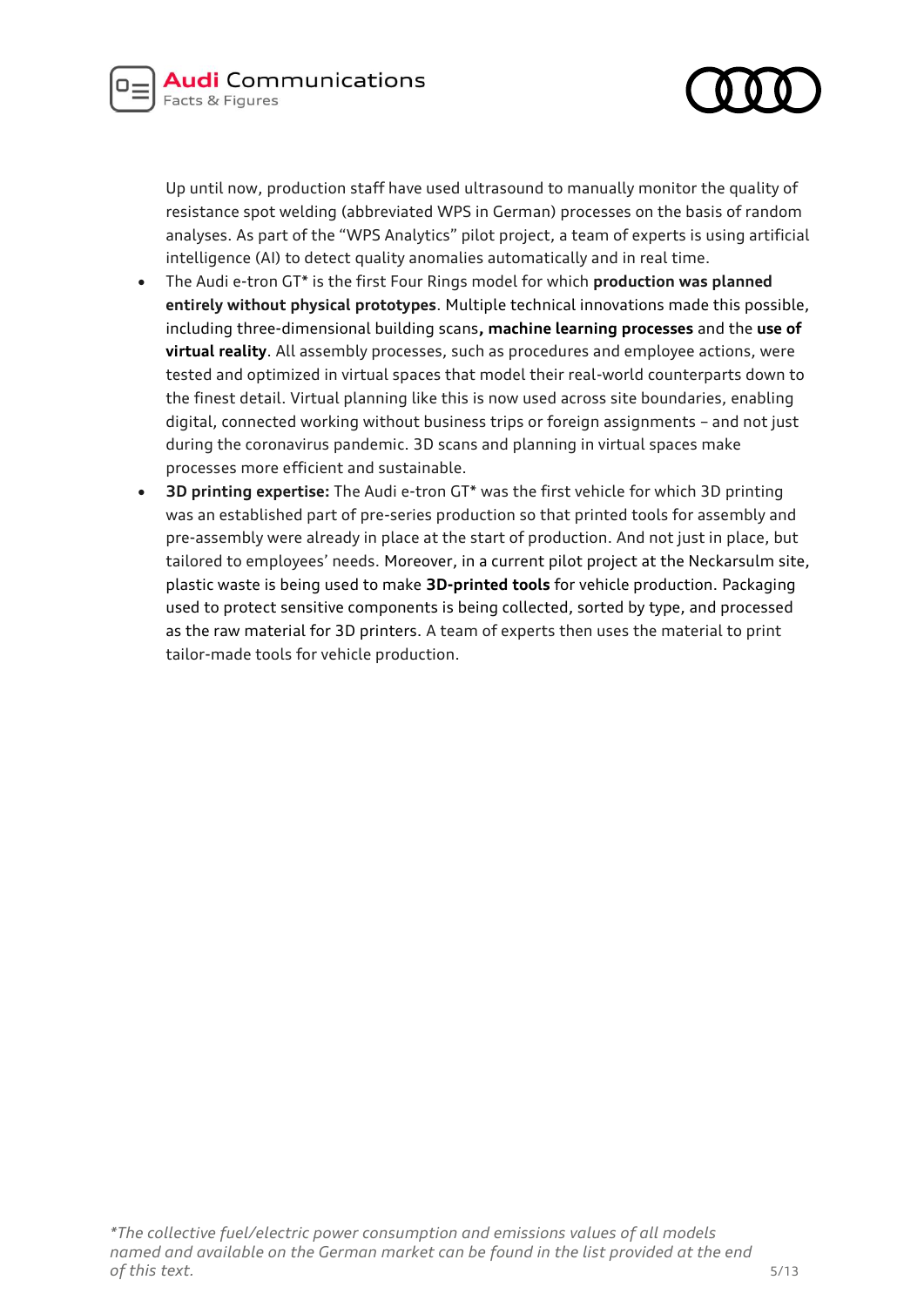



# **Audi as an attractive employer**

Audi offers its employees a modern work environment, space for innovation, and diverse possibilities for individual development with attractive salaries and a high level of job security. Audi employees are actively helping to shape future topics such as electric mobility and digitalization. The corporate values of appreciation, openness, trust, and integrity are a mainstay of the company's culture.

As part of the transformation, the Neckarsulm site will help shape important future topics such as electromobility and digitalization. With targeted qualification and advanced training programs tailored to individual employees, Audi is preparing its workforce for tomorrow's tasks.

- With its training program "Digital Shift in Production and Logistics", Audi is expanding IT expertise at its Neckarsulm site. IT-minded employees and interested staff can use their potential and learn the ropes in strategic future jobs. The program will also serve as the blueprint for additional pilot projects.
- In the area of electromobility, employees have the opportunity to qualify for the **development of high-volt batteries**, in part through a specially designed program from the university Technische Hochschule Ingolstadt. They also take various learning modules at the Audi Academy and can put the knowledge they put directly into practice.
- In advanced training to become an electrical specialist in battery and vehicle technology, employees learn about the potential hazards of handling batteries and everything else they need to know for their daily work.
- In the Böllinger Höfe industrial park, Audi has set up an **advanced training center for electromobility, car IT, and automotive engineering**. In the direct vicinity of the Audi e-tron GT\* production site, employees can use digital learning methods among others to develop their professional skills there.
- With the Center for Advanced Studies at the Baden-Wuerttemberg Cooperative State University (DHBW), the Neckarsulm site offers a qualification program for an **introduction to the development of electric drives.** The program supports the transformation of the workforce in engine development.
- Additionally, the educational campus in Heilbronn affords employees at the Audi site in Neckarsulm numerous prospects to help advance the digital factory transformation and the transition to electromobility.

### **Careers**

- AUDI AG is one of the largest employers in the region: 15,614 employees work at the Neckarsulm site (as of: 12/31/2021).
- As a future-oriented company, AUDI AG offers many trainee positions in the region: In September 2021, 268 young people began their vocational training at Audi.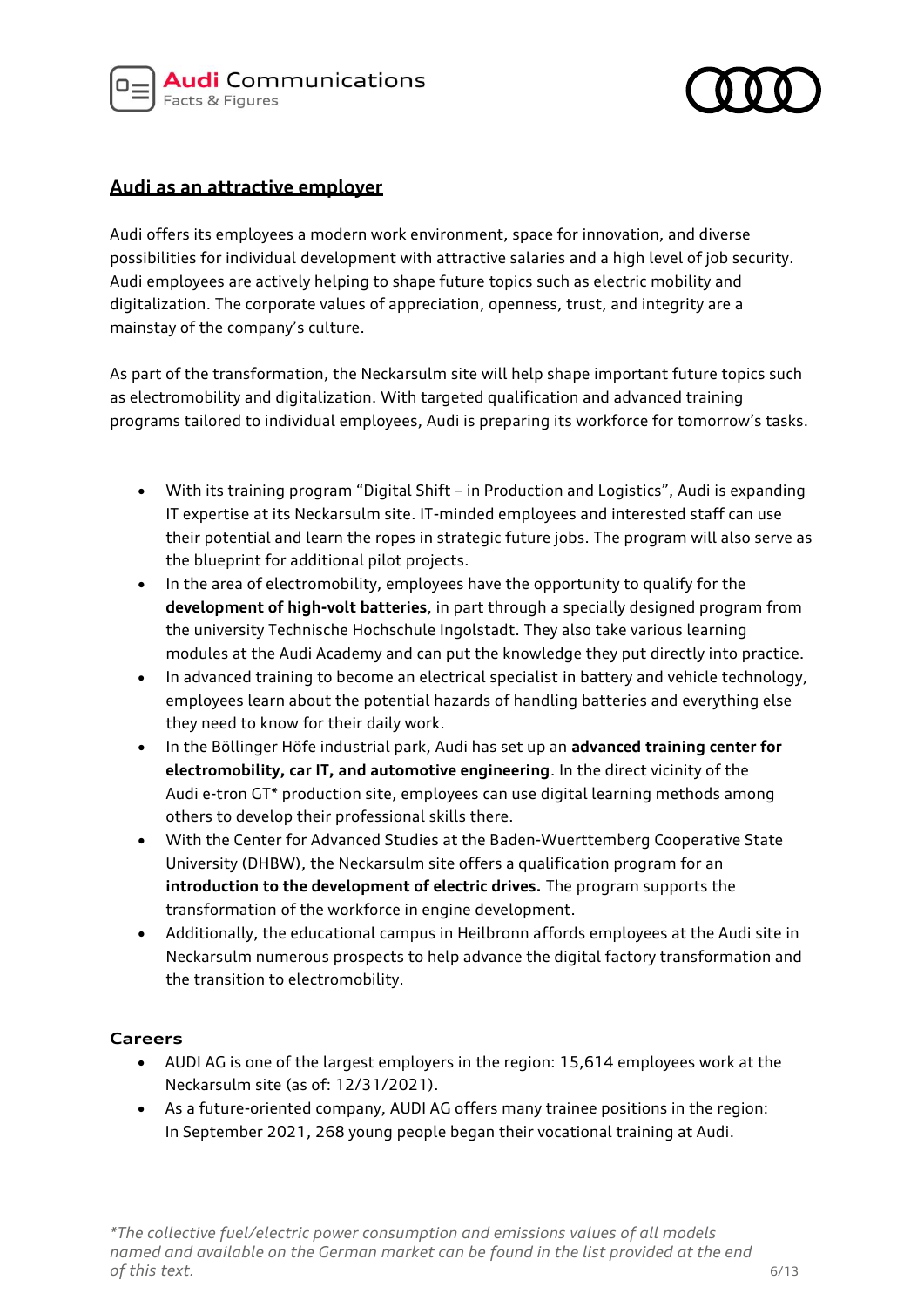

- In early October 2021, 18 young people began a program at the Baden-Wuerttemberg Cooperative State University (DHBW) and worked at Audi during their practicum phase.
- On 31 December 2021, a total of 828 trainees and 49 dual students were employed at the Neckarsulm site.

### **Work and private life**

Audi has various programs to help its employees to better balance work and family life.

- Audi supports its employees in their individual life plans by offering extended breaks such as sabbaticals.
- Mobile working offers employees a great deal of flexibility during the workday and makes it easier to combine work, family, and other areas of life.
- The company works with "Kinder in Bewegung", a non-profit association that offers allday care in daycare centers in Neckarsulm and the vicinity. A total of 73 childcare places for Audi employees were provided at "Kinder in Bewegung" and the town of Bad Friedrichshall in 2021.
- There is a also flexible childcare program in cooperation with "Kinder in Bewegung" in Bad Friedrichshall; 15 places are available there for short-term childcare. Childcare is available on an hourly, daily, or weekly basis.
- Despite the coronavirus pandemic, Audi provided childcare during the 2021 summer and autumn vacation periods in compliance with stringent hygiene requirements. Planning for vacation childcare in 2022 is currently underway with consideration of applicable social distancing and hygiene rules.

# **Work and care**

- Audi supports its employees who care for family members. In November 2021, the company received the "Otto Heinemann Prize for achieving balance between work and care," making it "a model of a care-friendly working environment."
- Audi care time: Care-giving employees can take a leave of partial or complete absence for up to three years – with a guarantee of reinstatement for four more years.
- Event series on various topics are offered, for instance on precautions/prevention, dementia, or self-care for employees with family members who need care.
- In collaboration with Audi BKK and famPLUS GmbH, there are free programs for Audi employees: personalized assistance by telephone, online counseling days, online care dialog, and online care lectures.

All offerings were reorganized into an online format in 2020 in keeping with corona safety measures. As soon as the situation permits, additional events are planned, including in-person events.

• Audi is a dementia partner: The company works with the German Alzheimer Association and the Alzheimergesellschaft Ingolstadt e.V. (Alzheimer Society of Ingolstadt) to raise awareness of the topic and offer online training for employees.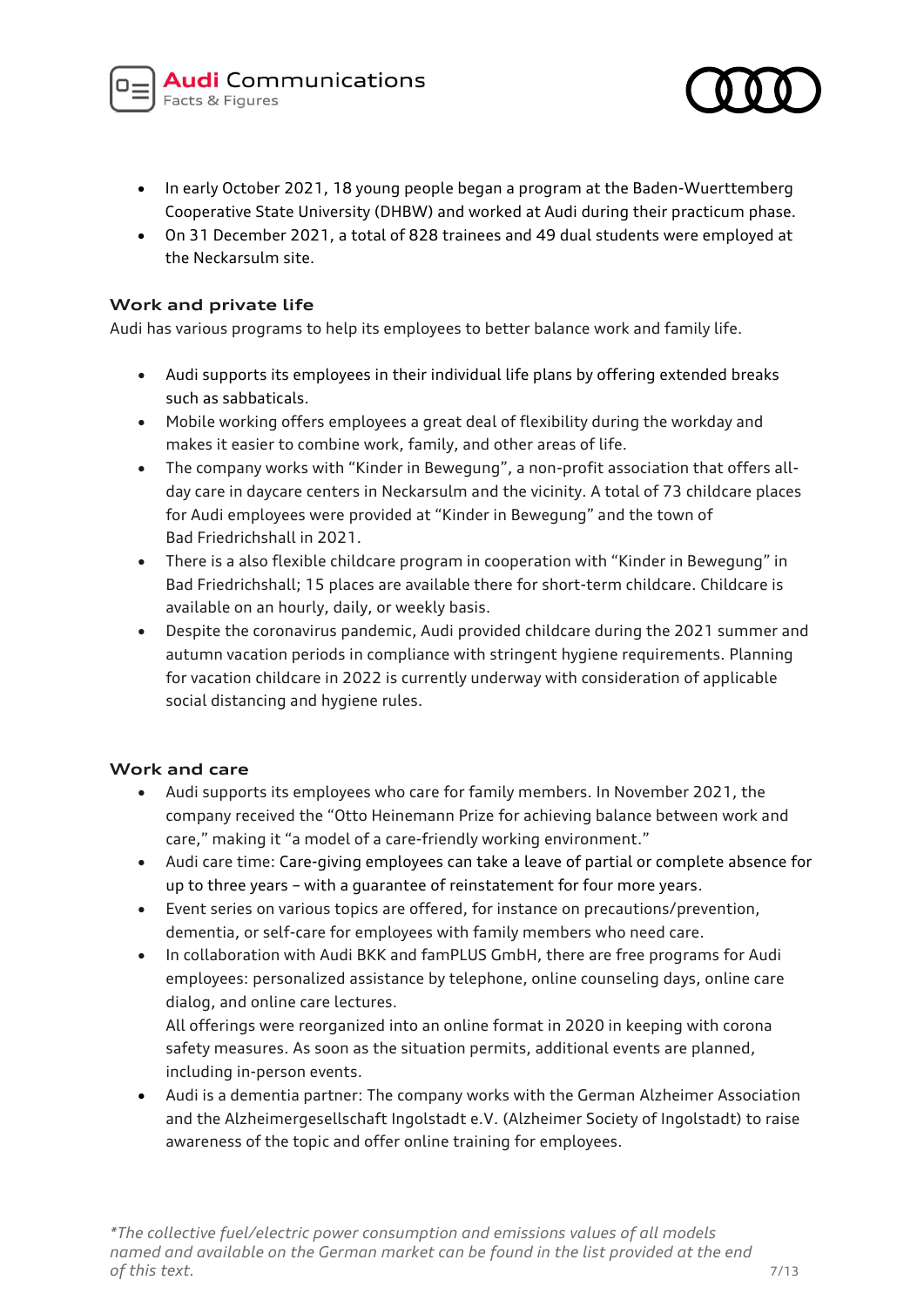

# **Engagement & environment**

# **The Audi environmental program Mission:Zero**

Mission:Zero is the Audi environmental program for consistently sustainable production All activities and measures for reducing our ecological footprint at Audi sites worldwide in administration, production, and logistics are bundled here. The focus is on Audi's key fields of activity in **decarbonization, water use, resource efficiency, and biodiversity.** One key objective is to achieve **net carbon-neutral production locations** by 2025.

# **Mission:Zero at the Neckarsulm site:**

- **On the road to the carbon-neutral factory:** Since 2020, the entire Neckarsulm site has used green power exclusively. By 2025, Audi will transform Neckarsulm to a completely net carbon-neutral site.
- **Net carbon-neutral production of the Audi e-tron GT\* at Böllinger Höfe:** Production of the e-tron GT\* at the Böllinger Höfe is already net carbon neutral today. To achieve this, Audi uses green electricity and heat from renewable sources. An important milestone both for Audi and the Neckarsulm site. Even delivery of the Audi e-tron GT\* to customers in Europe and the USA is net carbon neutral.  $CO<sub>2</sub>$  emissions that Audi cannot yet avoid by means of renewable energy sources are offset using so-called carbon credits from certified environmental projects.
- **Recycling:** Audi introduced the **Aluminum Closed Loop** at the Neckarsulm site back in 2017. The aluminum sheet offcuts that are produced in the press shop are sent directly back to the supplier companies, which then process and recycle them. Audi then reuses these reprocessed aluminum sheets in its production process. Audi saves several thousand tons of net  $CO<sub>2</sub>$  emissions each year this way. Additionally, in a current pilot project, polymer waste from A6 and A7 assembly is sorted, chopped up, and processed into special fibers. These filaments are then used by the 3D printing team to produce assembly tools for production.
- **Sustainable water use:** The Neckarsulm location is testing a pilot plant for a closed water cycle with the sewage treatment plant of the association "Unteres Sulmtal" adjacent to the plant. The project sees the wastewater being treated for production with the aid of filter systems and membranes; in the process, the water quality is constantly monitored. Additionally, a laboratory analyzes the water's properties every two weeks.
- **Climate protection in Audi Logistics:** All of the rail traffic at the Neckarsulm site with DB Cargo is climate neutral. A train with an electric drive is used for shunting between the trailer yard and the plant grounds. At the initiative of Audi experts, a key carrier also uses trucks powered with biomethane for the road transport of its shipments.
- **Conserving resources and avoiding waste:** Together with suppliers, the Audi Supply Chain is optimizing packaging at all locations in order to avoid waste and improve recycling. At the Neckarsulm site, for example, a trash bag producer uses a portion of the unavoidable polymer waste to produce bags that are then reused at the site itself.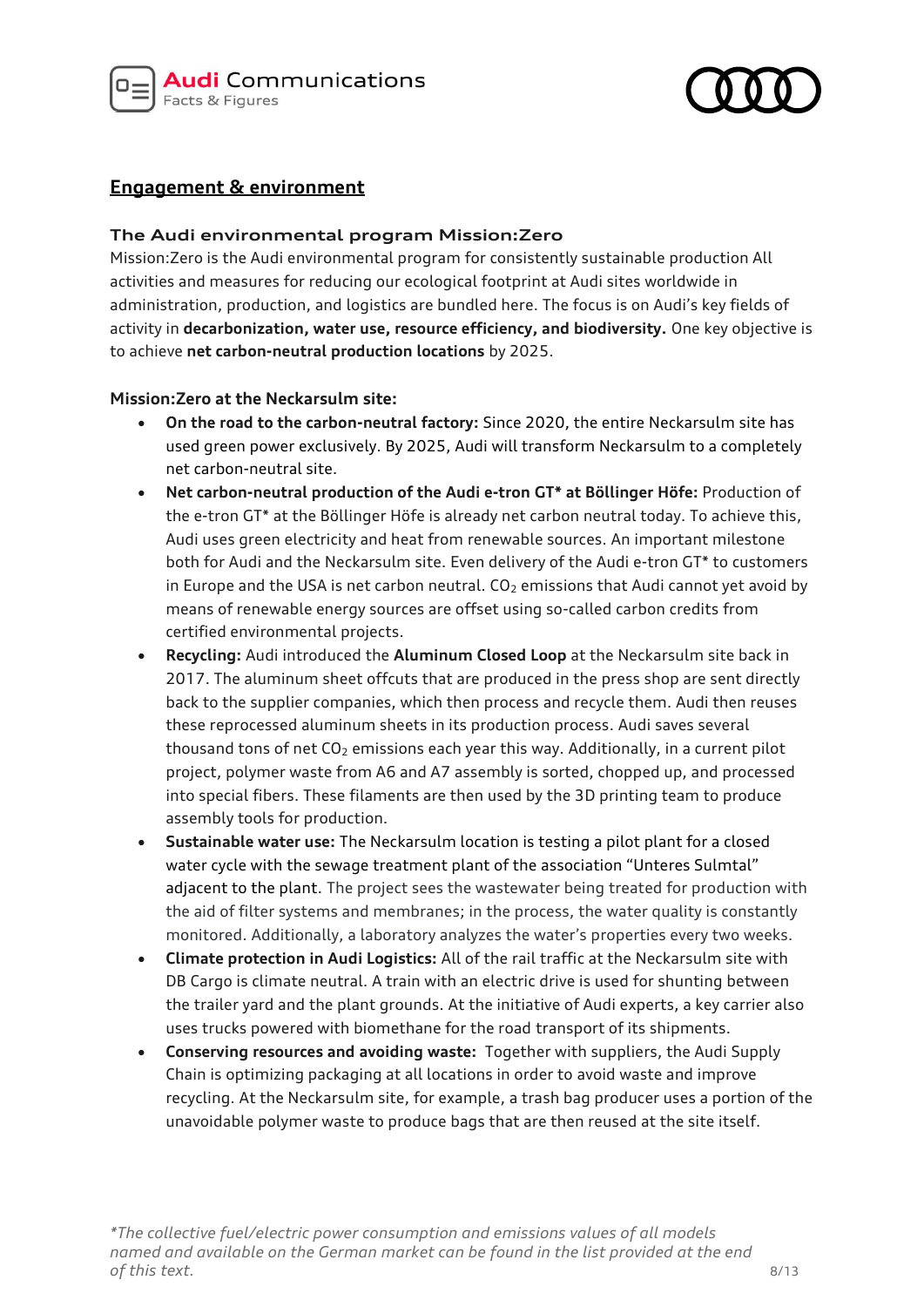

• **Biodiversity:** In 2015, Audi joined the nationwide initiative in Germany "Biodiversity in Good Company" as part of its commitment to protecting biological diversity. Measures undertaken at the site include flower meadows, greening building facades and roofs, nesting boxes for birds and bats, bee hives, an insect hotel, and green areas with domestic plants, trees, and shrubs.

# **Involvement in the region**

- As a **good corporate citizen**, Audi is part of society: As one of the largest employers in the Neckarsulm region, Audi strives to enhance the quality of life here and therefore regularly collaborates with the municipalities, local companies, associations, and educational and social institutions.
- Ten years of promoting volunteer work at Audi: Since 2012, Audi has bundled community service activities and supported the volunteer efforts of its employees through regular Audi Volunteer Days and team campaigns under the motto "**Audi Volunteers**".
- Audi is making steps to digitalize and consolidate its programs in the area of corporate citizenship: Since 2021, employees have been able to use the engagement platform [audi.vostel.de](https://audi.vostel.de/en/volunteering/projects) to browse numerous volunteering projects. The platform also lists many campaigns that comply with the current requirements and safety measures related to the coronavirus pandemic.
- Audi supports various social institutions in the region according to funding guidelines.
- As part of an inclusion program sponsored by Audi Neckarsulm and the Astrid Lindgren School in Neckarsulm, young persons with mental and physical disabilities were provided valuable insights into professional life. The school students work at learning stations at the Audi plant in addition to their classroom work. The fourth school year for the inclusion program began in September 2021.
- Audi has been working with partners in government, public transportation, and other companies to improve the transportation situation in the region as part of the Heilbronn-Neckarsulm Mobility Agreement. Additionally, Audi has been operating a charging network for electric vehicles at its locations in Germany since 2018 and is expanding it further.
- Audi Neckarsulm supports sports clubs and events in the region. In early 2022, the company renewed its dedication to the region and extended its partnerships with the Bundesliga team TSG Hoffenheim, Sport-Union Neckarsulm, the Trollinger Marathon in Heilbron, and the hep Triathlon Heilbron.
- Audi Neckarsulm supports sports clubs and events in the region. In early 2022, the company renewed its dedication to the region and extended its partnerships with the Bundesliga team TSG Hoffenheim, Sport-Union Neckarsulm, the Trollinger Marathon in Heilbron, and the hep Triathlon Heilbron.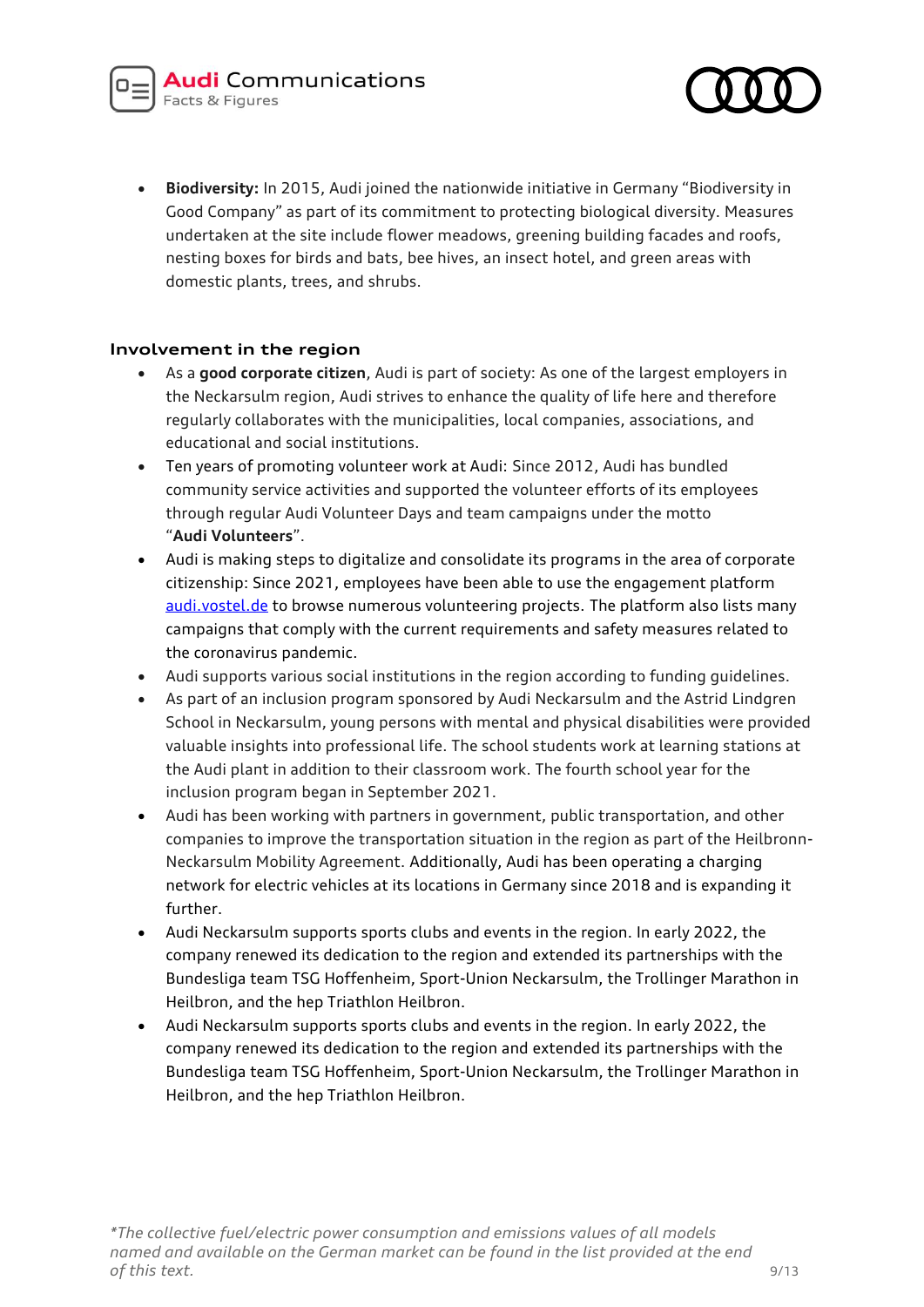



# **History of the location**

| 1873    | Christian Schmidt and Heinrich Stoll establish a workshop for the           |
|---------|-----------------------------------------------------------------------------|
|         | production of knitting machines in Riedlingen on the Danube.                |
| 1880    | The company relocates to Neckarsulm.                                        |
| 1886    | Bicycle production begins.                                                  |
| 1900    | Motorcycle production begins.                                               |
| 1906    | Production of automobiles begins ("Original Neckarsulmer                    |
|         | Motorwagen").                                                               |
| 1928    | Automobile production ends and the factory in Heilbronn is sold.            |
| 1933    | Ferdinand Porsche commissioned to build the NSU/Porsche Type 32, the        |
|         | VW Beetle's predecessor.                                                    |
| 1945    | The plant is partially destroyed in World War II; production gradually      |
|         | resumes beginning in mid-1945.                                              |
| 1955    | NSU Werke AG is the world's largest motorcycle plant.                       |
| 1958    | Automobile production resumes with the NSU Prinz I to III.                  |
| 1964    | Production of the NSU/Wankel Spider, the world's first production car       |
|         | with a rotary piston engine, begins.                                        |
| 1967    | Series production of the NSU Ro 80 begins; due to its futuristic design     |
|         | and rotary piston engine, it is voted "1968 Car of the Year".               |
| 1969    | Merger with Auto Union GmbH Ingolstadt to become Audi NSU Auto              |
|         | Union AG; the majority shareholder is Volkswagen AG.                        |
| 1974/75 | The site is threatened with closure during the oil crisis. In the legendary |
|         | "March on Heilbronn," employees fight successfully to save the plant.       |
| 1975    | To better utilize production capacity, contract manufacturing of the        |
|         | Porsche 924 begins; the Porsche 944 follows shortly thereafter.             |
| 1982    | The Audi 100 achieves a world-record coefficient of drag (Cd) value of      |
|         | 0.30.                                                                       |
| 1985    | Introduction of the fully galvanized car body in the Audi 100 and Audi      |
|         | 200.                                                                        |
|         | Company renamed AUDI AG and headquarters moved to Ingolstadt.               |
| 1988    | AUDI AG enters the full-size car class with the Audi V8.                    |
| 1989    | Introduction of turbocharged diesel engine with direct fuel injection in a  |
|         | passenger vehicle.                                                          |
| 1990    | First DTM victory for Audi with an Audi V8.                                 |
| 1994    | Start of production of the Audi A8, the first series-produced vehicle in    |
|         | the world with a completely aluminum body (ASF - Audi Space Frame).         |
| 2000    | Production of the Audi A2, the first aluminum, large-volume production      |
|         | car, begins.                                                                |
| 2001    | Victory in Le Mans with the newly developed FSI direct fuel injection.      |

*\*The collective fuel/electric power consumption and emissions values of all models named and available on the German market can be found in the list provided at the end*  **of this text.** 10/13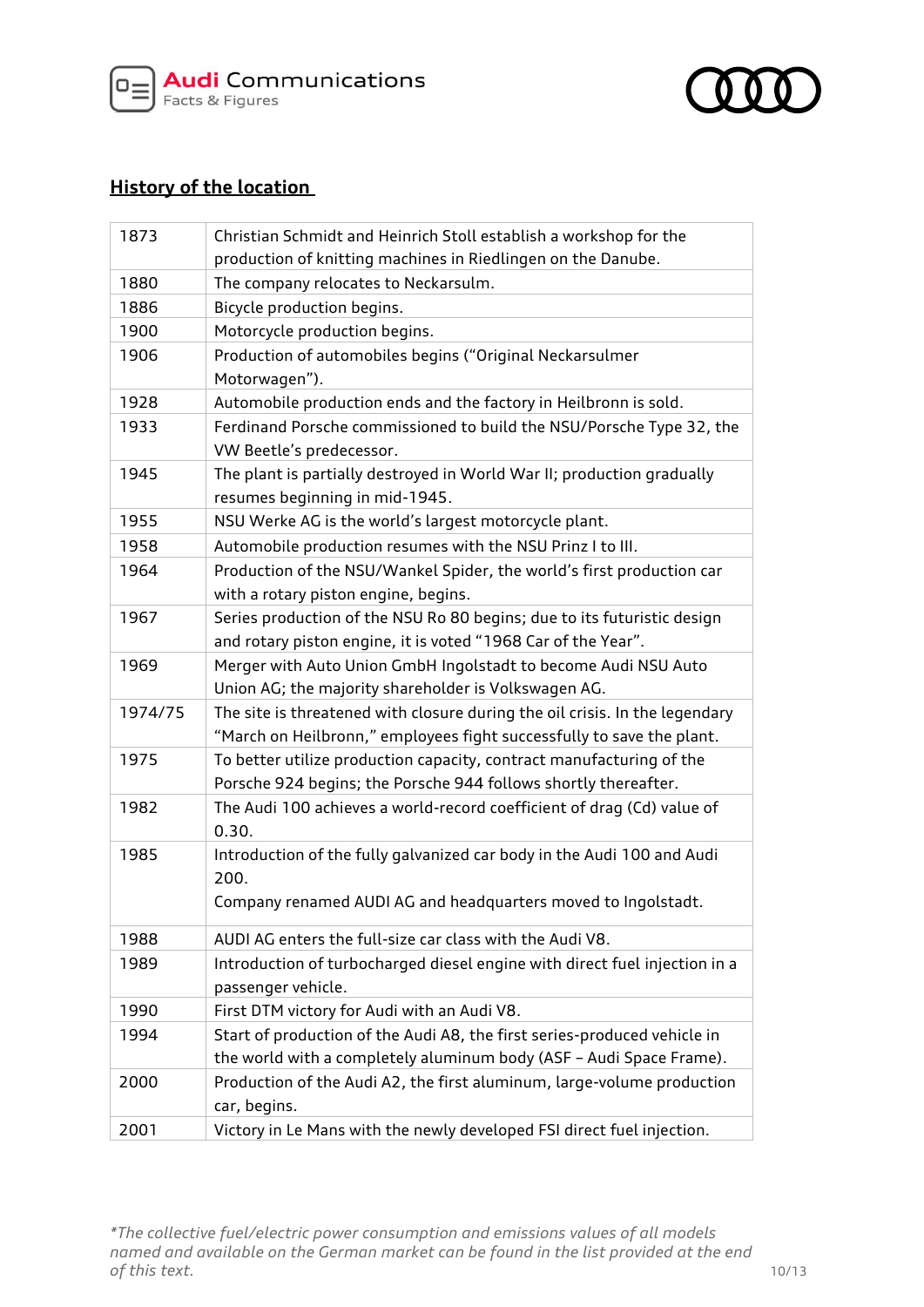



| 2005 | Audi Forum Neckarsulm opens.                                                              |
|------|-------------------------------------------------------------------------------------------|
| 2006 | German premiere of the Audi R8 sports car.                                                |
|      | First victory in the 24 Hours of Le Mans with a diesel engine developed in<br>Neckarsulm. |
| 2007 | Establishment of the production turntable between the Ingolstadt and                      |
|      | Neckarsulm plants with the start of production of the Audi A4 Sedan.                      |
| 2008 | Inauguration of the new Audi toolmaking shop.                                             |
| 2011 | Audi acquires a 23-hectare plot in the Böllinger Höfe industrial park in                  |
|      | Heilbronn (acquisition of further plot in 2014 and 2018).                                 |
| 2012 | Inauguration of the Technical Center for Fiber-Reinforced Polymers and                    |
|      | the new Engine                                                                            |
|      | Test Center.                                                                              |
| 2013 | Audi Neckarsulm receives the J. D. Power award as "Best Production                        |
|      | Plant in Europe".                                                                         |
| 2014 | Inauguration of Audi Böllinger Höfe (Logistics Center and R8                              |
|      | production).                                                                              |
| 2015 | Audi Forum Neckarsulm celebrates its tenth anniversary.                                   |
| 2016 | New Audi A8 production buildings.                                                         |
| 2017 | Opening of the Fuel Cell Competence Center.                                               |
| 2018 | Inauguration of the Technical Center for the Testing of Aluminum                          |
|      | Materials at Böllinger Höfe.                                                              |
| 2019 | Establishment of an MEA Technical Center (functional layer systems) for                   |
|      | fuel cell development.                                                                    |
|      | Start of the cross-site Mission: Zero environmental program with                          |
|      | measures for decarbonization, sustainable water use, resource                             |
|      | efficiency, and biodiversity.                                                             |
| 2020 | Start of production of the all-electric Audi e-tron GT*.                                  |
| 2021 | Automotive Initiative 2025 (AI25): Establishment of a network of                          |
|      | expertise for the digital transformation of vehicle production and                        |
|      | logistics.                                                                                |
|      | Establishment of a Competence Center for high-voltage batteries.                          |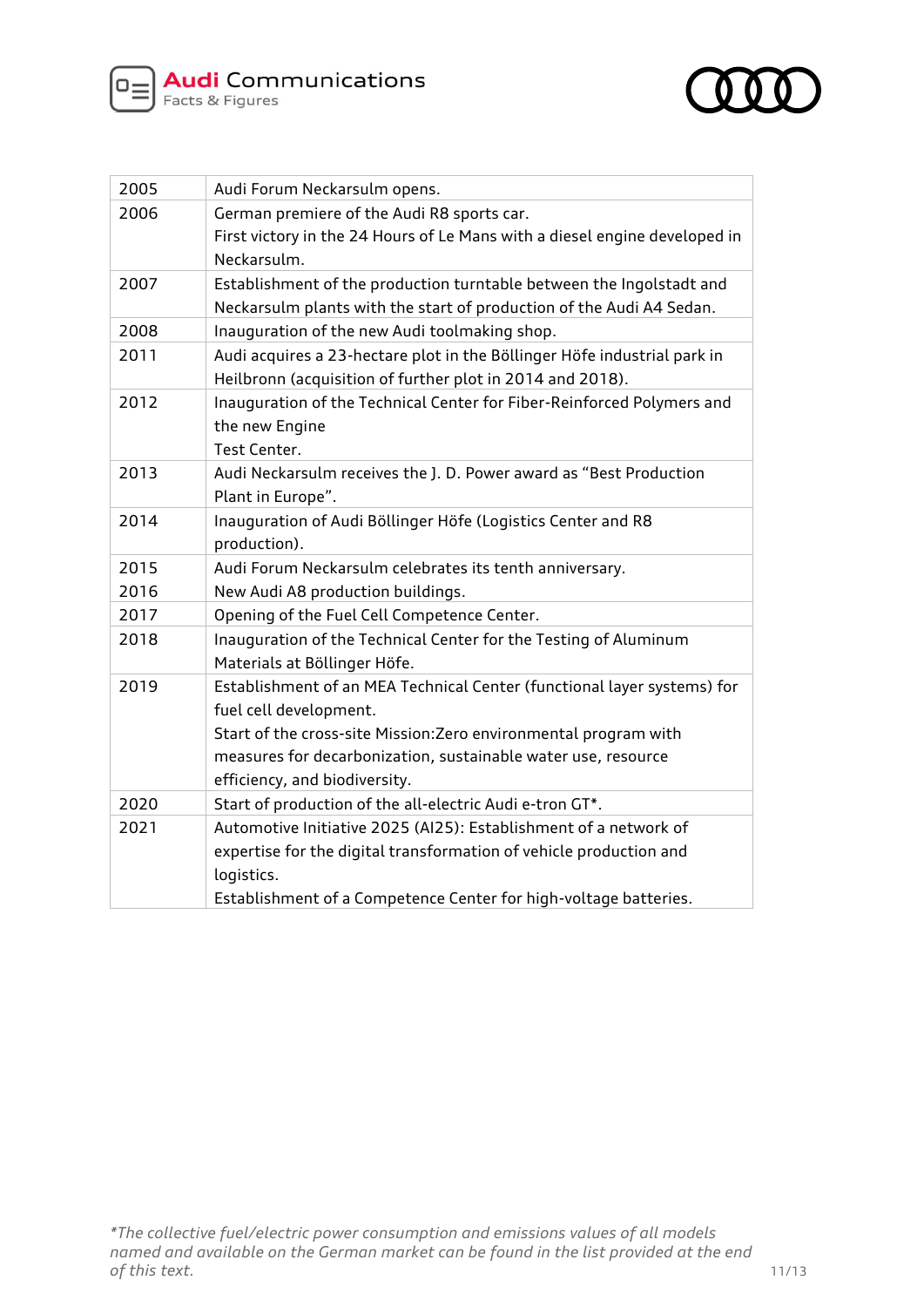



#### **Neckarsulm Site Communications**

Ulla Wiesentheit Head of Neckarsulm Communications Phone: +49 7132 31 70100 Email: [ulla.wiesentheit@audi.de](mailto:ulla.wiesentheit@audi.de) www.audi-mediacenter.com



The Audi Group is one of the most successful manufacturers of automobiles and motorcycles in the premium and luxury segments. With its brands Audi, Ducati, Lamborghini and, since January 1, 2022, Bentley, it comprises the premium brand group within the Volkswagen Group. Its brands are present in more than 100 markets worldwide. Audi and its partners produce automobiles and motorcycles at 21 locations in 13 countries.

In 2021, the Audi Group delivered around 1.681 million cars from the Audi brand, 8,405 sports cars from the Lamborghini brand and 59,447 motorcycles from the Ducati brand to customers. In the 2021 fiscal year, AUDI AG achieved total revenue of €53.1 billion and an operating profit before special items of €5.5 billion. More than 85,000 people all over the world work for the Audi Group, around 58,000 of them in Germany. With its attractive brands, new models, innovative mobility offerings and groundbreaking services, the premium brand group is systematically pursuing its path toward becoming a provider of sustainable, individual, premium mobility.